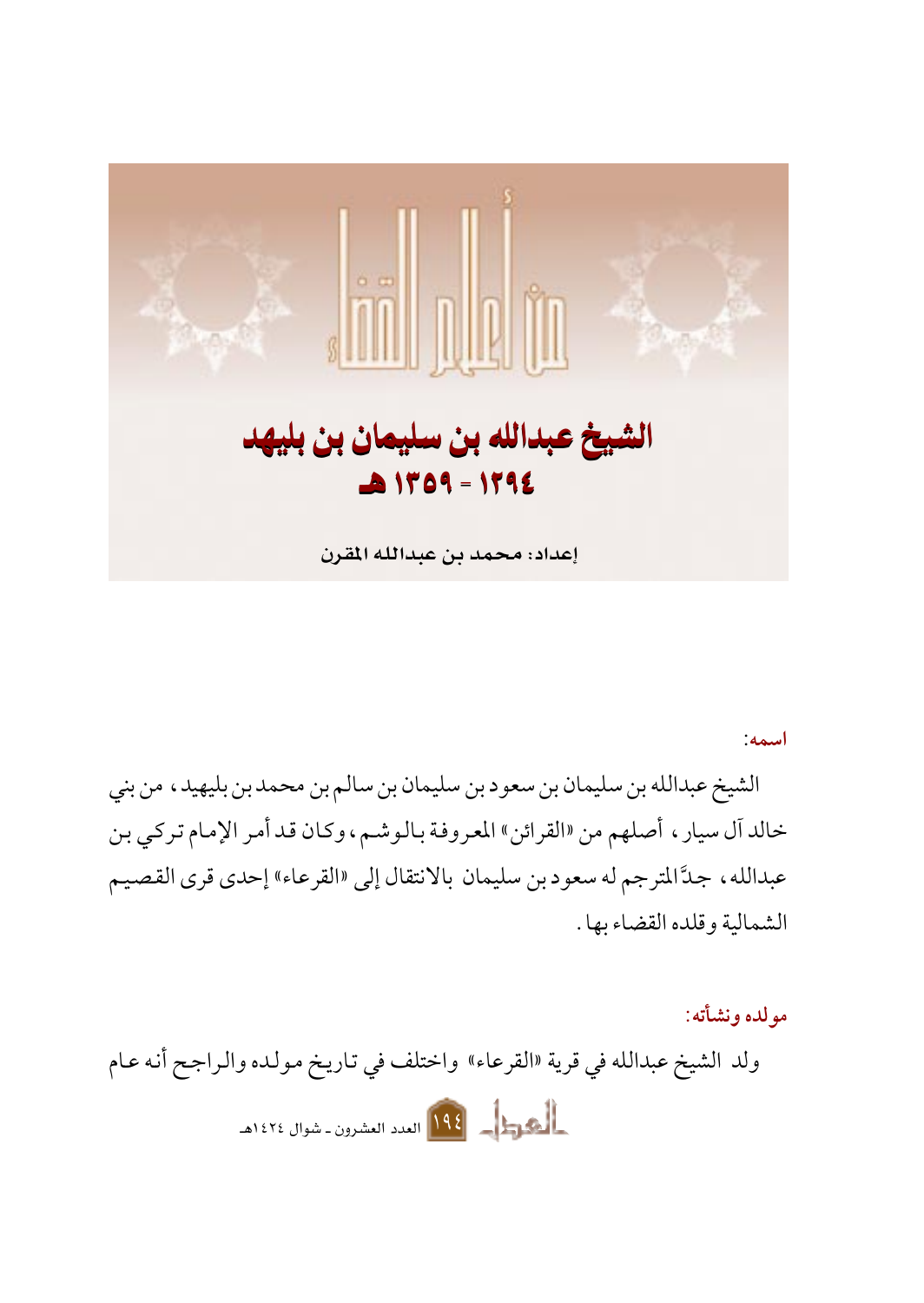الشيخ عبدالله بن سليمان بن بليهيد من أعلام القضاء ١٢٩٤هـ ونشأ في أسرة عرفت واشتهرت في القصيم بعلماء من آل بليهيد ، منهم جده الشيخ سعود بن بليهيد، ومنهم الشيخ حمد بن سليمان بن بليهيد شقيق الشيخ عبدالله، وكان من العلماء المدركين، أخذ عنه جماعة من علماء القصيم.

## طلبه للعلم وشيوخه:

أخذ الشيخ عبدالله بن بليهيد مبادئ القراءة والكتابة وحفظ القر آن وتلقى مبادئ العلوم عن والده، ثم رحل إلى بلدة «المذنب» فدرس على الشيخ محمد بن عبدالله بن دخيل علوم التفسير والحديث، وكان معجباً بذكاء الشيخ ونبله، ثم رحل إلى بريدة فلازم الشيخ العالم والقاضي محمد بن عبدالله بن سليم ، وكان يقول في ذلك «لقد كنت أطلب العلم على الشيخ محمد بن سليم في بريدة، وإن وسادتي لعدة شهور لبنة في سطح الجامع في الصيف» والشيخ صالح بن قرناس والشيخ عبدالله بن فدا ، فدرس عليهم علوم التفسير والحديث والفقه وأصوله والتوحيد والعقيدة وعلوم العربية، فجدَّ في طلب العلم وثابر عليه في أصوله وفروعه في كتب المذاهب وكتب ابن تيمية وابن القيم وانتفع منها نفعاً كبيراً، وسافر إلى الهند للعلاج، واغتنم هذه الفرصة فتلقى علوم الحديث عن علمائها وأجيز منهم بسند متصل بالرواية ، فعاد إلى بلده عالماً حافظاً متقناً للعلوم الشرعية والعربية .

انتقل بعد ذلك إلى الرياض ليتلقى المزيد من العلم عن علمائها ، فدرس على الشيخ عبدالله بن عبداللطيف، والشيخ سعد بن عتيق والشيخ حمد بن فارس وغيرهم من علماء الرياض.

المحمول العام 140 العدد العشرون ـ شوال ١٤٢٤هـ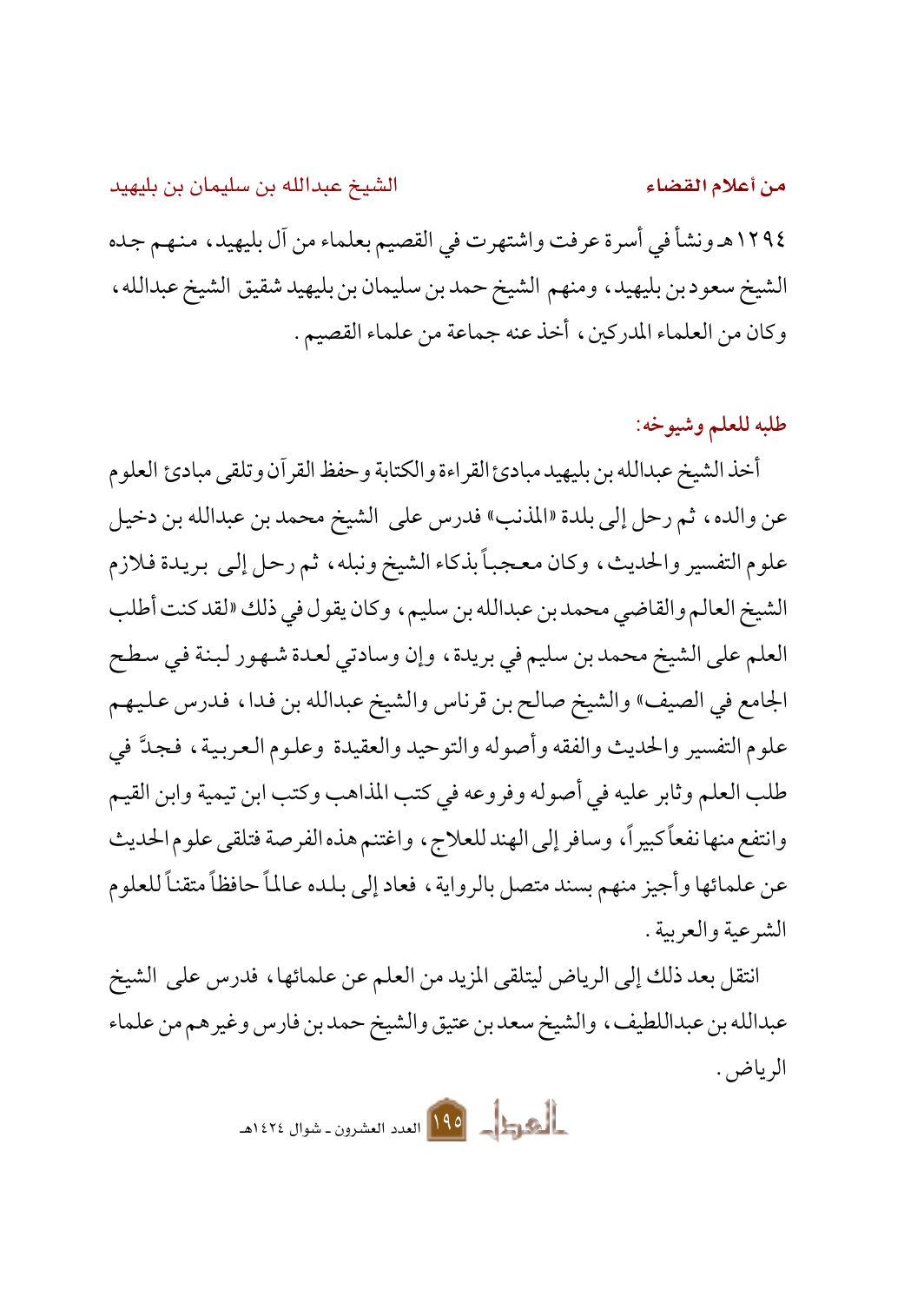من أعلام القضاء

تلامىذە:

تلقى عنه تلاميذ أصبحوا شيوخاً لا يسهل حصرهم في حائل والقصيم ومكة المكرمة والمدينة المنورة، ومن أشهرهم وأبرزهم من القضاة والعلماء :

الشيخ عبدالله الصالح الخليف ، أخوه الشيخ حمد بن بليهيد ، الشيخ محمد بن عثمان الشاوي، الشيخ ناصر المحمد الوهيبي، الشيخ حمود السعدي، الشيخ عبدالرحمن المطلق، الشيخ محمدالخيال، الشيخ إبراهيم السويح، الشيخ عبدالرحمن المزيني، الشيخ عبدالعزيز المحمد الدافع، الشيخ محمد العلى الوهيبي، الشيخ سالم البنيان، الشيخ على المحمد الهندي، الشيخ حمد بن محمد أبو عوف، الشيخ أحمد بن عبدالعزيز المرشدي، الشيخ على بن صالح البنيان، الشيخ محمد بن عبدالوهاب بن عقيل، الشيخ محمد بن عبدالعزيز بن رشيد، الشيخ محمد بن صالح الخزيم، الشيخ محمد بن خلف، الشيخ عبدالله الدملي، الشيخ على بن عبدالعزيز العباس، الشيخ محمد بن عبدالعزيز العجاجي وغيرهم .

حباته العملية:

بعد أن تلقى الشيخ عبدالله بن بليهيد إجازته العلمية عن خيرة علماء زمانه ، عاد إلى القصيم وأخذ يتنقل بين قراه مدرساً وداعية ومر شداً في قرى عنيزة وبريدة والبكيرية والخبراء والبدائع وغيرها، ونال فيها شهرة واسعة دفعت الطلاب إليه من كل صوب .

في عام ١٣٣٣ هـ استقر به المقام في البكيرية بعد أن اختاره الملك عبدالعزيز وعينه قاضياً على القصيم، تنقل بين قراها الرس والخبراء والبدائع ليقضي بينهم ويرشدهم الحجوب العجم العدد العشرون ـ شوال ١٤٢٤هـ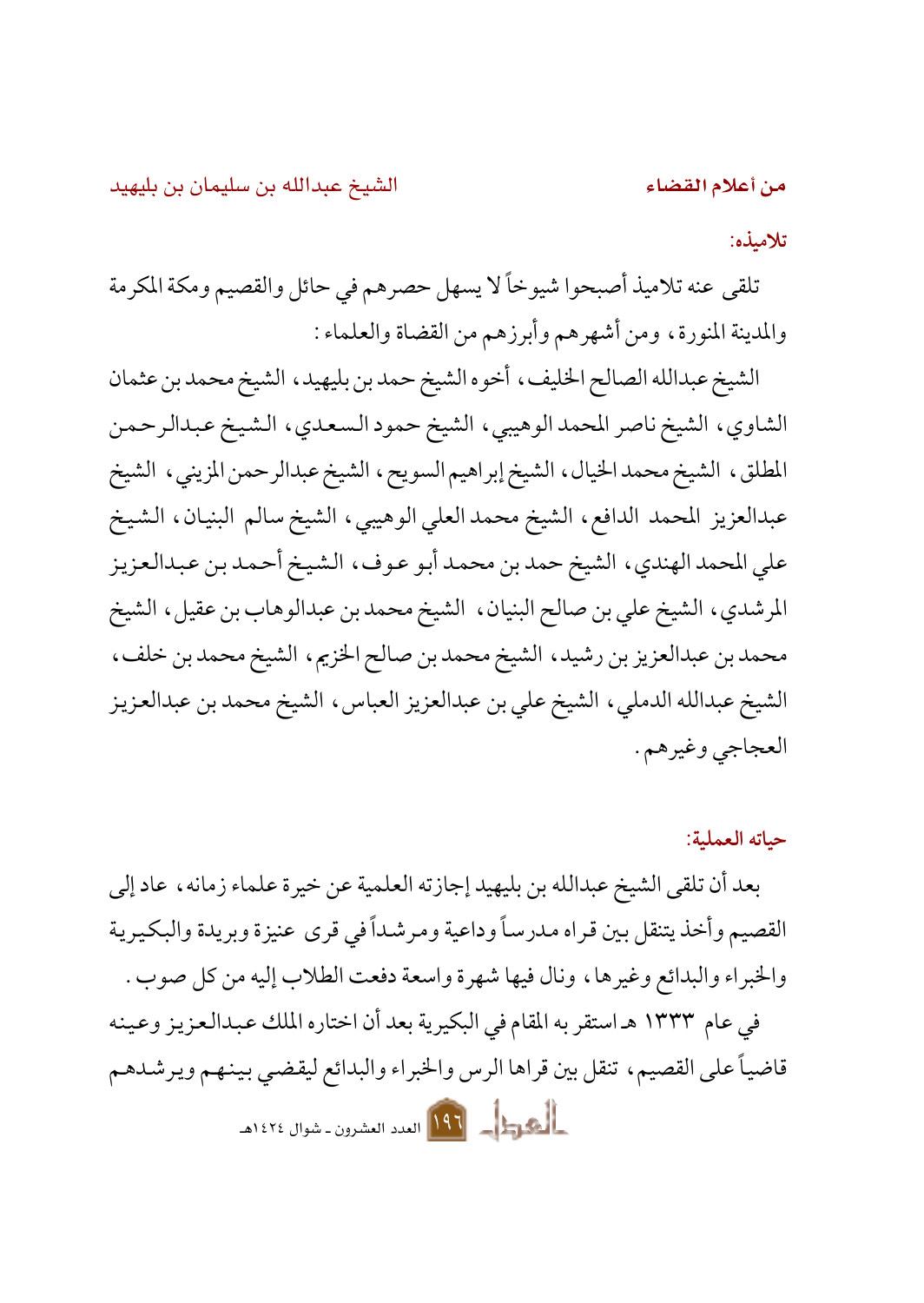من أعلام القضاء

ويعلمهم، وأحياناً يقدمون إليه في مقره البكيرية ليحكم في قضاياهم.

ظل في القصيم حتى عام ١٣٤٢هـ، نقله بعدها الملك عبدالعزيز إلى حائل وما حولها من القرى والهجر والبوادي ، فباشر عمله بحزم في أحكامه، فكانت مضرب الأمثال وكان ذا فراسة لا تخطئ وهيبة ومكانة بينهم وعند الولاة، وأثنى عليه الشيخ سليمان بن سحمان كثيراً فقال «ما علمت مثله في استحضار الحجة ، وما علمت أنه انقطع في مناظرة تمر به».

وفي عام ٢٤٤٢هـ نقله الملك عبدالعزيز إلى مكة المكرمة ليكون أول رئيس للقضاة .

كان الملك عبدالعزيز يعرف قدره ورجاحة عقله وحنكته السياسية وقبوله لدى عامة الناس ، و لذلك انتدبه إلى المدينة المنو د ة إلى جانب ذلك ، للإشراف على أعمالها الشرعية وتنظيم القضاء والحسبة، فمكث في المدينة المنورة حتى انتظمت أجهزتها ، فأعاده مرة أخرى إلى مكة المكرمة .

ظل رئيساً لقضاة مكة ومحبوباً بين أهلها ، وبعد إتمام مناسك الحج عام ١٣٤٥هـ طلب من الملك عبدالعزيز إعفاءه وألح عليه، فأعفاه في ٢٠ من ذي الحجة عام ١٣٤٥هـ.

فبادر وفد من حائل بخطاب معهم إلى الملك عبدالعزيز يلتمسون فيه إعادة الشيخ عبدالله إليهم للمرة الثانية، فراجعه الملك عبدالعزيز فاعتذر له، فرجع الوفد إلى حائل لكنهم لم ييأسوا فألحوا على الملك عبدالعزيز لإجابة طلبهم وإعادته قاضياً عندهم، فطلب منه الملك عبدالعزيز أن يلبي رغبة أهلها، فما كان أمامه من خيار غير المو افقة .

رحل الشيخ إلى حائل وباشر مهامه في القضاء والتدريس والإمامة والخطابة في جامع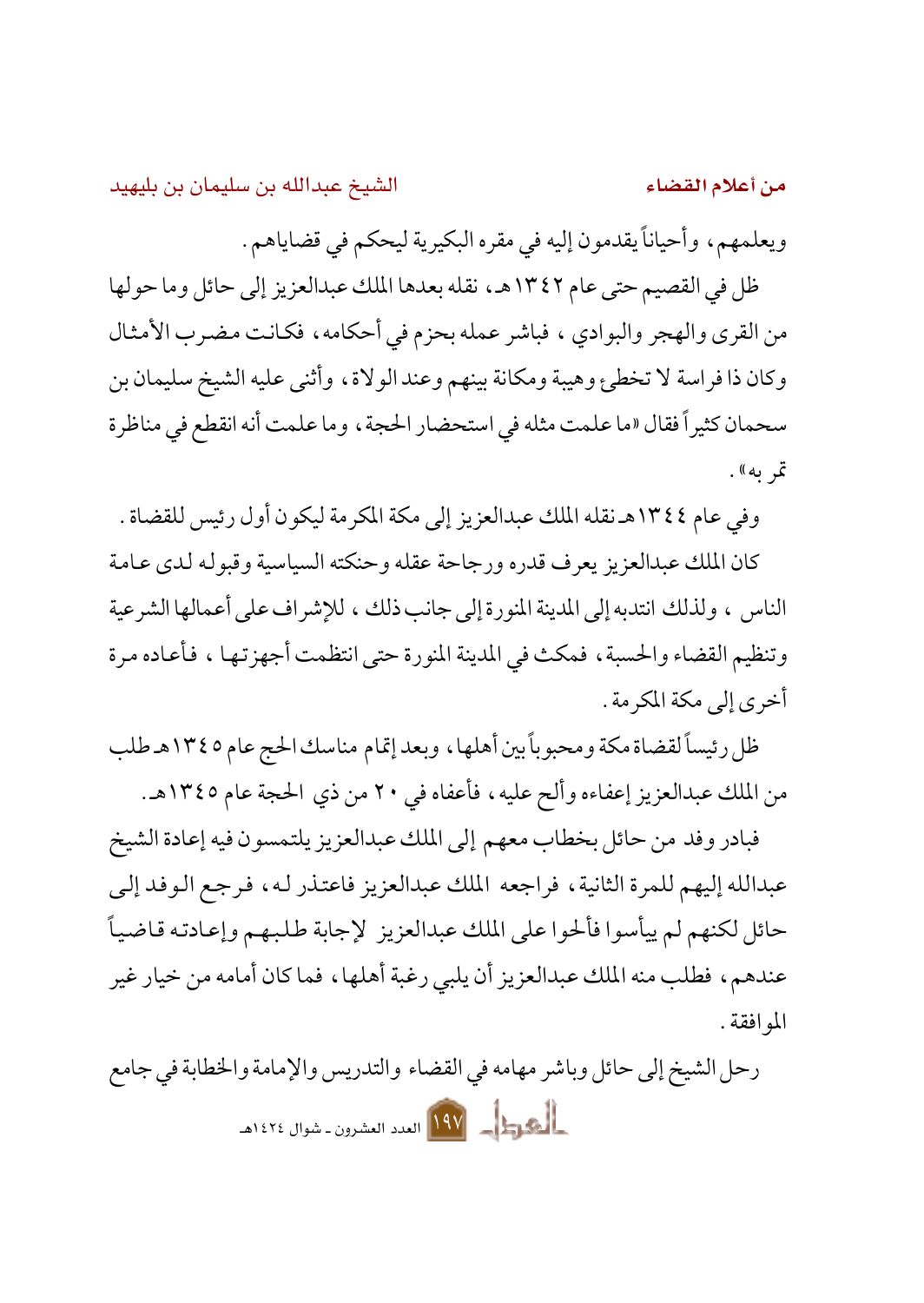من أعلام القضاء

برزان، وظل في حائل حتى عام ١٣٥٨هـ، فسافر إلى الحج ومعه بعض أعيان حائل، وبعد إتمام مناسك الحج طلب من الملك عبدالعزيز إعفاءه بعد أن اشتدت عليه ألام المرض وضعف جسمه، فأعفاه الملك عبدالعزيز، ثم سافر بعد ذلك إلى الطائف واستقر به، ينزل إلى مكة مساء كل خميس ويعود إلى الطائف يوم السبت .

مواهيه وسياسته الحكيمة:

كان اختيار الملك عبدالعزيز للشيخ عبدالله بن بليهيد نابع من فراسته ومعرفته بحقائق الرجال، فاختاره بعد ولايته على حائل لتولى القضاء والإرشاد وتوجيه الناس، فوفَّق فيه غاية التوفيق، ثم اختاره لمكة ليتولى هذا الدور ، كما كان له دور مشهو د مع «الاخوان» وذلك في مقاومة ما يجهلونه من وسائل العصر الحديث، فكان يخاطبهم ويعظهم ويوجههم التوجيه الحسن، حينما كانت لهم صولات وجولات من الغلظة في مواجهة هذه الاتجاهات، خاطبهم في إحدى رسائله قائلاً: «السلام عليكم ورحمة الله وبركاته، وبعد . . . فالموجب لتحرير هذه الكتاب هو النصح لكم، والشفقة عليكم وتنبيهكم إلى ما يدخل عليكم بسببه من خلل في دينكم من أمور تبلغنا عن أناس منكم يتكلمون بغير علم، ويلزمون الناس بمقالاتهم ويقصدون بذلك الخير والأمر بالمعروف، وسبب ذلك إساءة الظن بالغير وإحسان الظن بأنفسهم وقياس الأمور برأيهم، وهذا أمر خطير ومخوف وضرره على الدين كبير ، والمقصود التنبيه إلى الأمور التي حصل فيها الغلط ، كالتعدي على الناس بالضرب والشتم وجعل ذلك من الأمر بالمعروف والنهى عن المنكر من واجبات الدين، ولكن المتكلم فيه، والقائم به يحتاج إلى علم حتى يكون أمره المصر المسلم المعدد العشرون ـ شوال ١٤٢٤هـ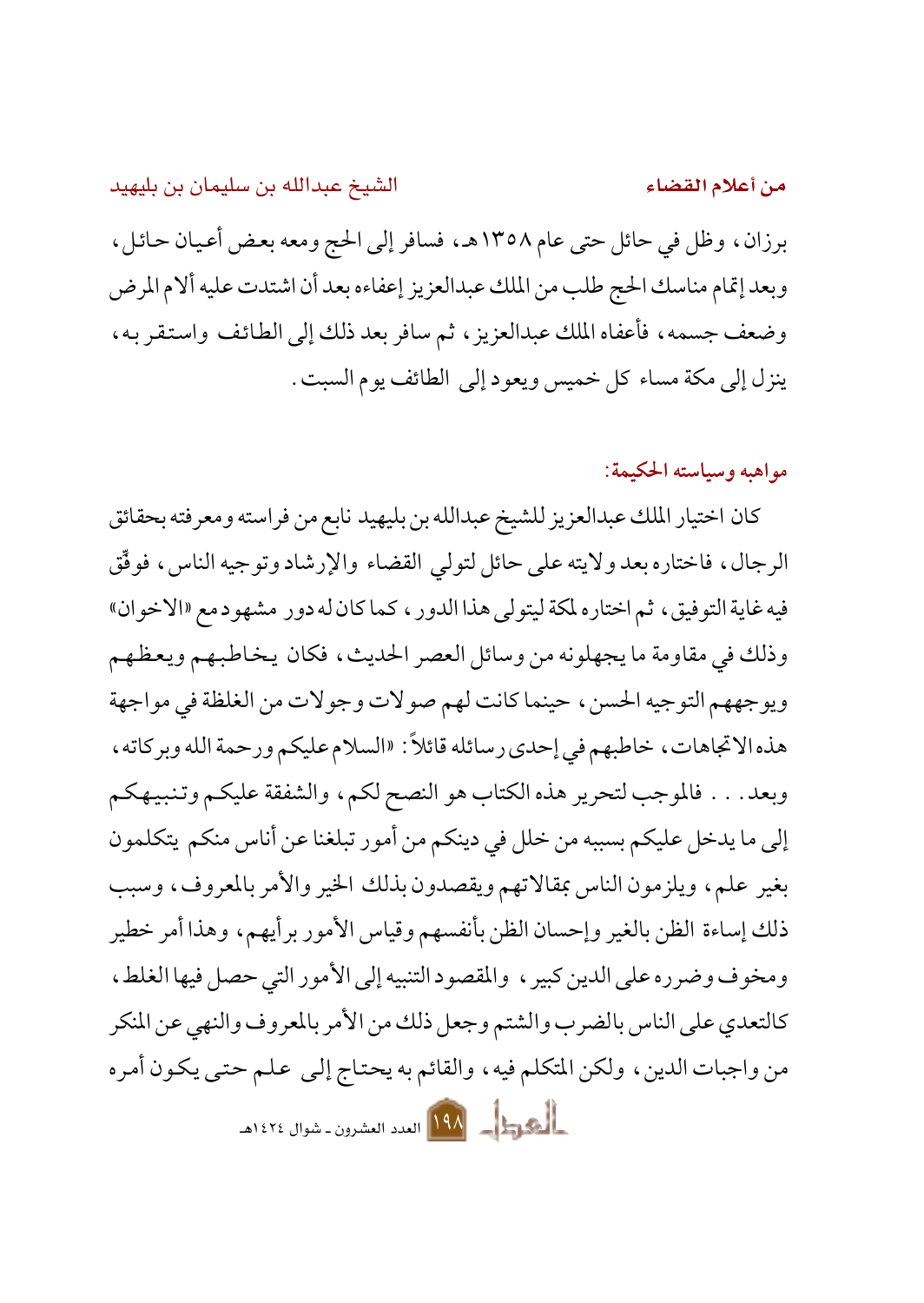من أعلام القضاء

ونهيه على موجب الشرع، ويميز بين أحاد الناس في ذلك وما يختص به ولاة الأمور من إقامة الحدود المقدرة في الشرع، والتعزيرات التبي يدخلها الاجتهاد، وقد تختلف باختلاف الأحوال، كما هو معروف عن أهل العلم، ومن أشكل عليه شيء من أمر دينه فالواجب عليه سؤال العلماء امتثالاً لقوله تعالىي : ﴿ فَاسْأَلُوا أَهْلَ الذِّكْرِ إِن كُتُمْ لا تَعْلَمُونَ ﴾ (١) .

استقباله وفود الدول الإسلامية:

عرف الملك عبدالعزيز رجاحة عقله وحكمته السياسية ، فكلفه بدور «دبلوماسي» في لقاء كثير من وفود الدول الإسلامية التي قدمت إلى مكة المكرمة سواء للحج أو زيارة المملكة، ومن أشهر تلك الوفود كان الوفد الهندي الذي حضر للحج وزيارة الدول، وكان على رأسه الشيخ «شوكت على» وطلبوا من الملك عبدالعزيز تكوين مجلس إسلامي يكون مجمعاً دائماً لوفود الدول الإسلامية أثناء الحج للتشاور والتباحث فيي شؤون المسلمين ، فرحب الملك عبدالعزيز بهذه الفكرة ، وانتدب الشيخ عبدالله بن بليهيد لمخاطبة المؤتمر نيابة عنه، واجتمع المؤتمر في بناية المالية بمكة المكرمة، فخاطبهم في أسلوب بليغ ومقنع، وردَّ على من تحامل على المملكة، وبعد انتهاء الاجتماع ونجاحه أشادت الوفود بحسن اختيار الشيخ عبدالله وذكائه وبلاغته، وشكره الملك عبدالعزيز على مخاطبته للوفود باسمه، ورده بحسن على من تحامل منهم .

المحمول 1491 العدد العشرون ـ شوال ١٤٢٤هـ

 $\overline{\mathfrak{z}^{\mathfrak{w}}:\mathfrak{z}^{\mathfrak{w}}(\mathfrak{t})}$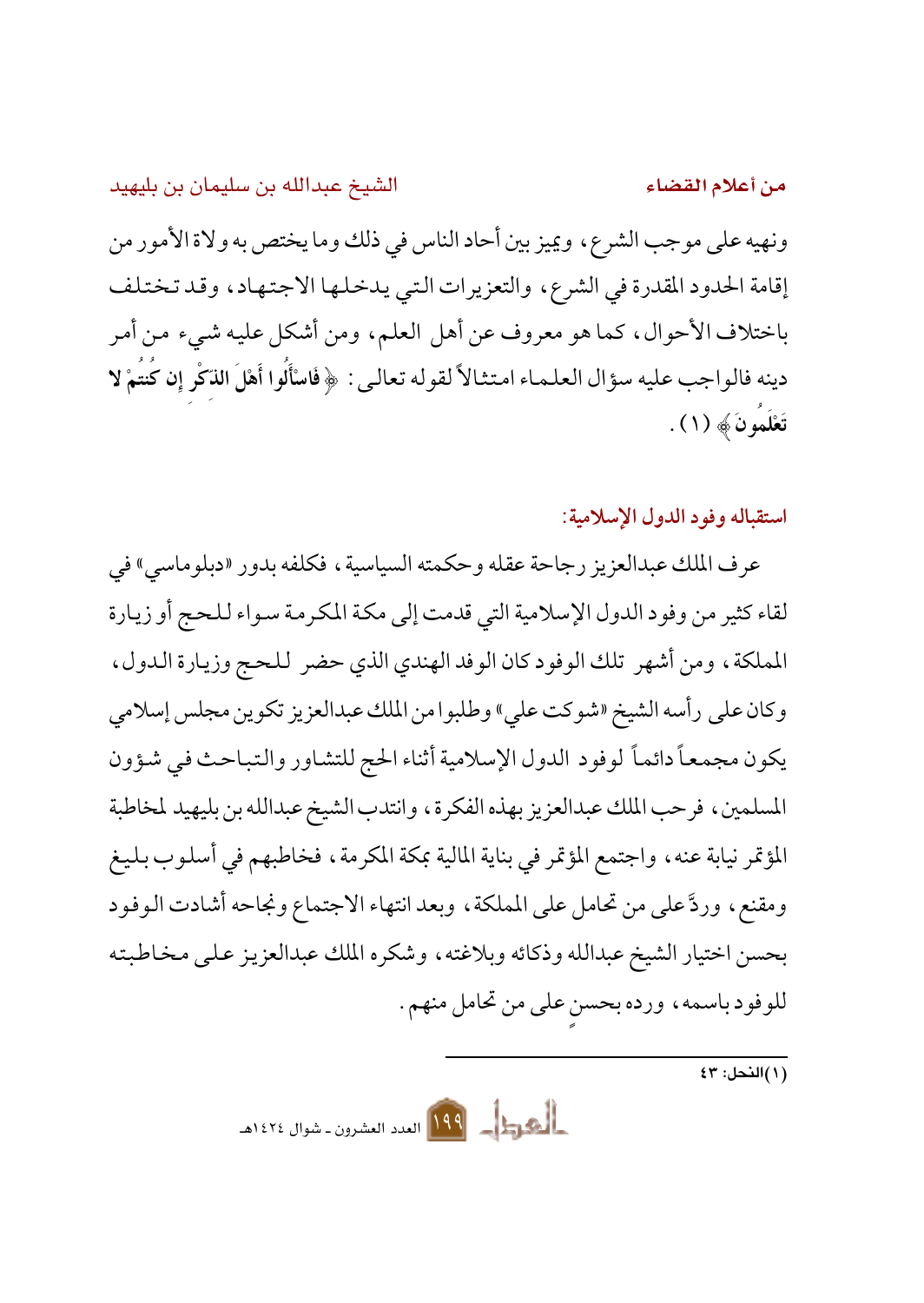من أعلام القضاء

معرفته بجغرافية الجزيرة العربية:

كان واسع المعرفة بجغرافية الجزيرة العربية وطرقها وبواديها ، وقد أعانته معرفته وموهبته في الدلالة أن يقطع ـ وللمرة الأولى ـ الجزيرة العربية وبواديها وفيافيها في رحلة بسيارته عام ١٣٤٥هـ من مكة إلى جدة فالمدينة المنورة وحائل والقصيم، وعاد بسارته في نهاية الرحلة إلى مكة المكرمة ، وقطع المسافة بين المدينة المنورة وجدة في اثنتي عشرة ساعة ، وقد ساعده في ذلك خبرته بالطرق .

مؤلفاته:

كان الشيخ عبدالله بن بليهيد ذا خط حسن وعمدة في الموثقات، وقد خط كتباً عديدة، وله حواش في الفقه والحديث نقلها من شيوخه أو مما يمر عليه أثناء مطالعته ، ويملك مكتبة كبرى من المخطوطات والمطبوعات ومع ذلك فإن ما أثر عنه من مؤلفات ليست على قدر مقامه، وربما يرجع ذلك إلى مهامه العظيمة التي شغلته عن هذا، وما عرف عنه من كتب هي :

١ ـ جامع المسالك في أحكام المناسك، جمعه على المذاهب الأربعة وطبع عام  $.81420$ 

٢ ـ رسالة في الخلافة ومن هو الأحق بها . ٣ ـ رسائل عديدة وأجوبة متفرقة . أهدي رسالته «جامع المسالك» إلى الملك عبدالعزيز ، فسر بها غاية السرور وأمر

بطبعها، وأرفقها الشيخ عبدالله بأبيات شعرية .

الجهول المعلم العدد العشرون ـ شوال ١٤٢٤هـ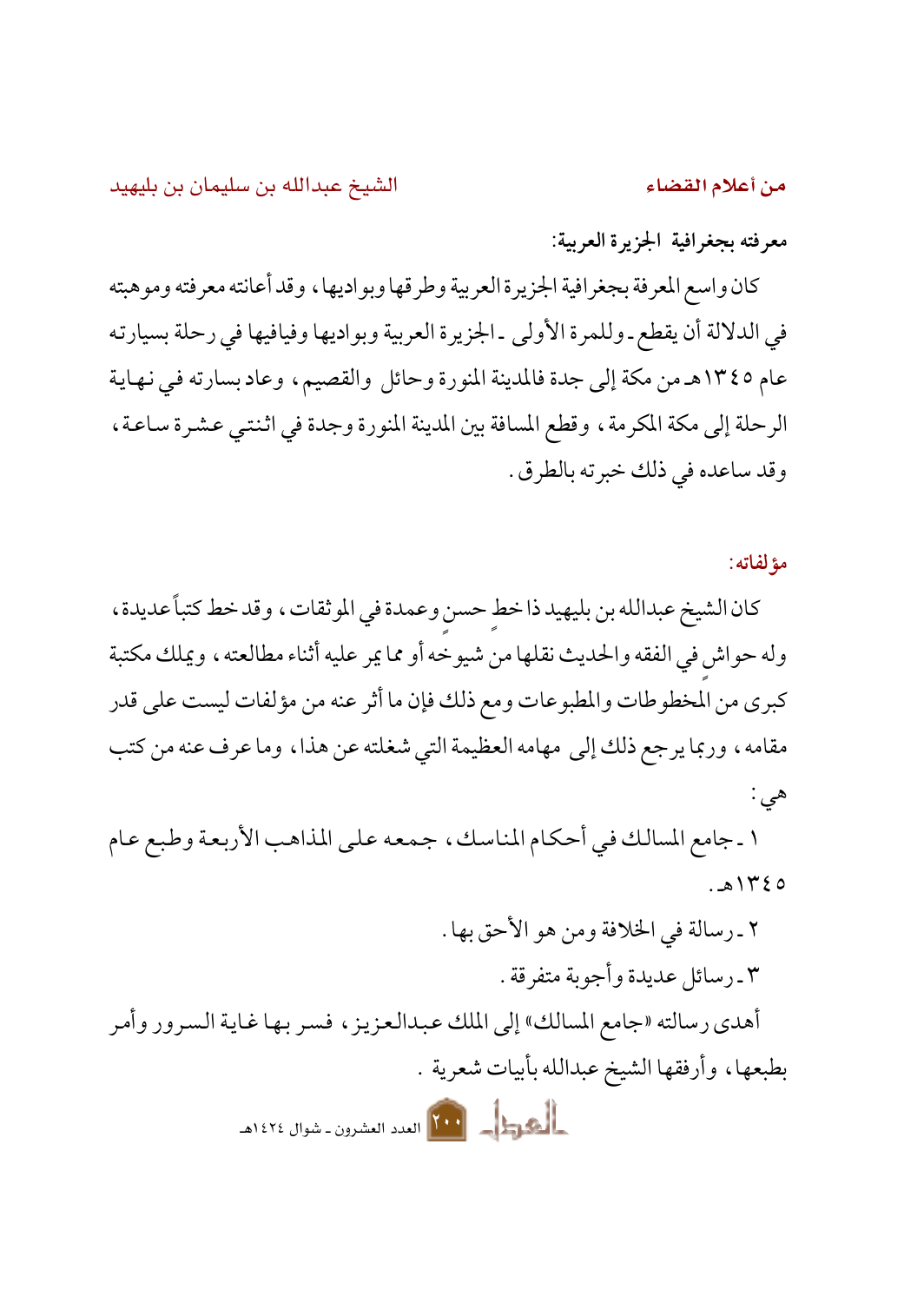من أعلام القضاء

الشيخ عبدالله بن سليمان بن بليهيد

خلقه وصفاته:

كان ماهراً في الدلالة يعتمد المسافرون عليه ، وإماماً في كل فن ، سدد في أقضيته فكانت مضرب الأمثال، كان ذا فراسة لا تخطئ، ومكانة وهيبة عند الولاة والأهل في القرى والمدن التي تولى القضاء فيها، يصدع بكلمة الحق ولا يخاف في الله لومة لائم، بعث برسائل توجيهية ونصائح دينية، انبعثت من قلب مخلص، نصح فيها البادية وهدأهم حينما كانت لهم صولة ، صابر في تحمل الأذى لرجاحة عقله وقوة جأشه ، فكان محظياً بذلك عند الملك عبدالعزيز ، ينتدبه إليهم ويوصيه بتهدئتهم فكان دائماً عند حسن ظنه به ، لحقته الديون في أخر حياته بسبب كرمه وبذله الأموال الطائلة لذوى الحاجة المنكوبين ، كانت مجالسه ماتعة ومحادثاته شيقة ، وله محبة مصطبغة في القلوب .

قال عنه الشيخ على بن محمد الهندي المدرس بالحرم المكي «كان عـالماً فاضـلاً جمع الله له بين السياسة الدينية والدنيوية والعلم والحجة والعقل الوافر وجلس للتدريس والإفتاء والقضاء، فكان طلبة العلم يجتمعون إليه حلقات متتابعة .

وكان الناس يتعجبون من فصاحته وتقريره وتحليله للمسائل وإخراج النتيجة مما يماثلها حتى كأن العلم بين عينيه ، إذا تكلم بشيء قلت هو الإمام فيه سواء كان حديثاً أم تفسيراً أم فقهاً أم فرائض أم عربية أم تجارة أم زراعة أم صناعة .

وفاته:

توالت عليه الأمر اض وأضعفته الشيخوخة بعد أن تجاوز عمره الثمانين عاماً، فوافاه أجله المحتوم في الطائف ليلة الإثنين العاشر من جمادي الأولى عام ١٣٥٩هـ، وصُلَّى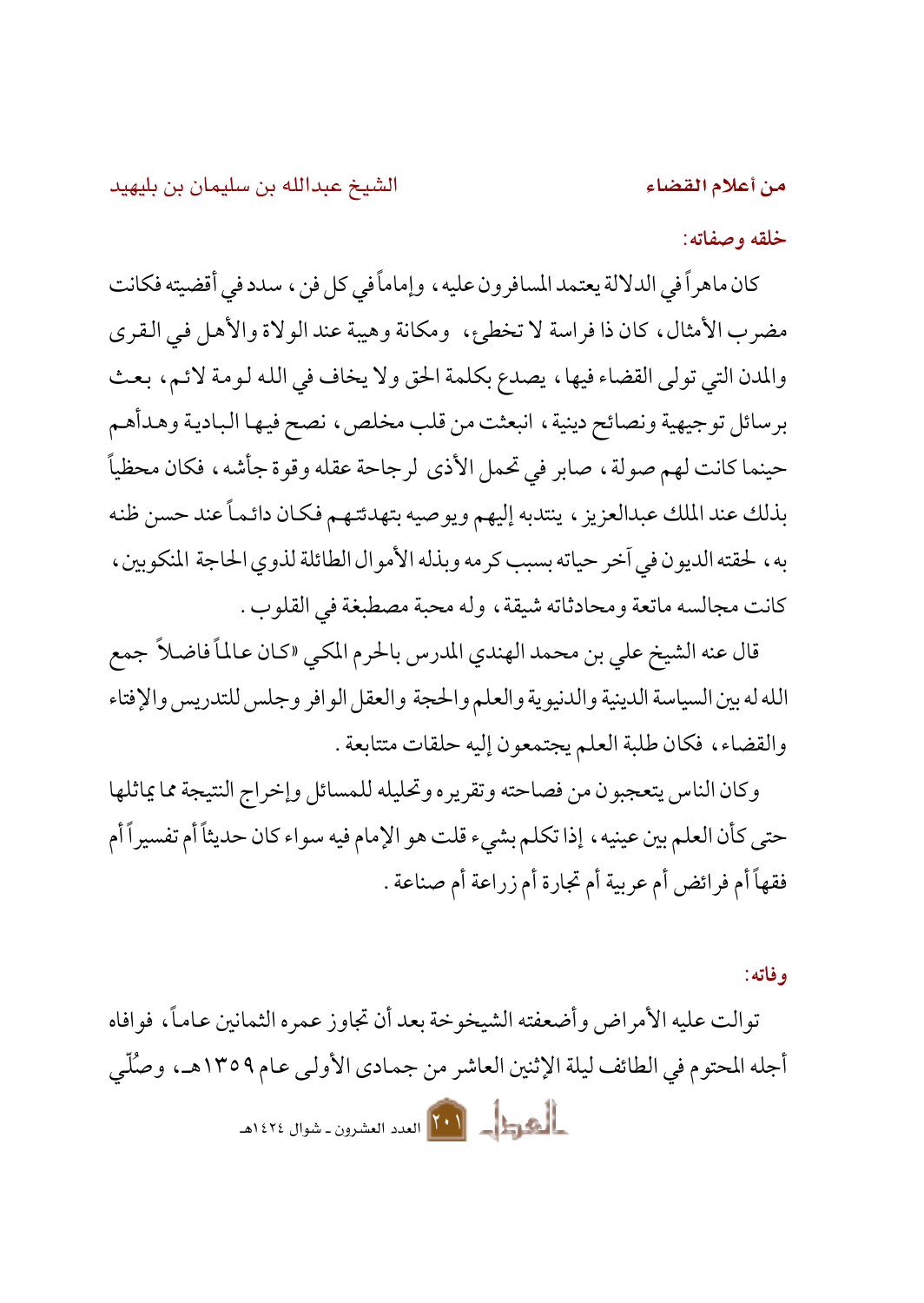الشيخ عبدالله بن سليمان بن بليهيد من أعلام القضاء عليه في مسجد ابن عباس ودفن في مقبرة الشهداء الواقعة قرب المسجد، شيعه جمع غفير من العلماء والأعيان وجمع غفير من أهل مكة والطائف، وكان في مقدمة المشعين الملك فيصل بن عبدالعزيز الذي كان وقتها نائباً على إمارة مكة .

ر ثاؤه:

كانت وفاة الشيخ عبدالله بن بليهيد فاجعة على الناس، فشيعه جمع غفير من العلماء والقضاة والأعيان من أهل مكة والطائف، ورثاه كثير من العلماء والأدباء .

من تلك المراثي، مرثية الأديب الشاعر أحمد بن إبراهيم الغزاوي ومنها : في مثلك الصبير عنند البليه يتحتيسيب والمعلم يفقله والأشجان تصطخب

ورثاه أيضاً ابن عمه الشيخ محمد بن بليهيد بقصيدة طويلة، منها : كسأن حسائسل لسم تسشسرق جسوانسبسهسا بسنسور عسلسمسك والسقسراء تسبستسكسر

ولا أقسمست بسأرجساء السقسصسيسم ولا

يسثسبت فسيسه الستسمى تسبسقسي وتسدخسر